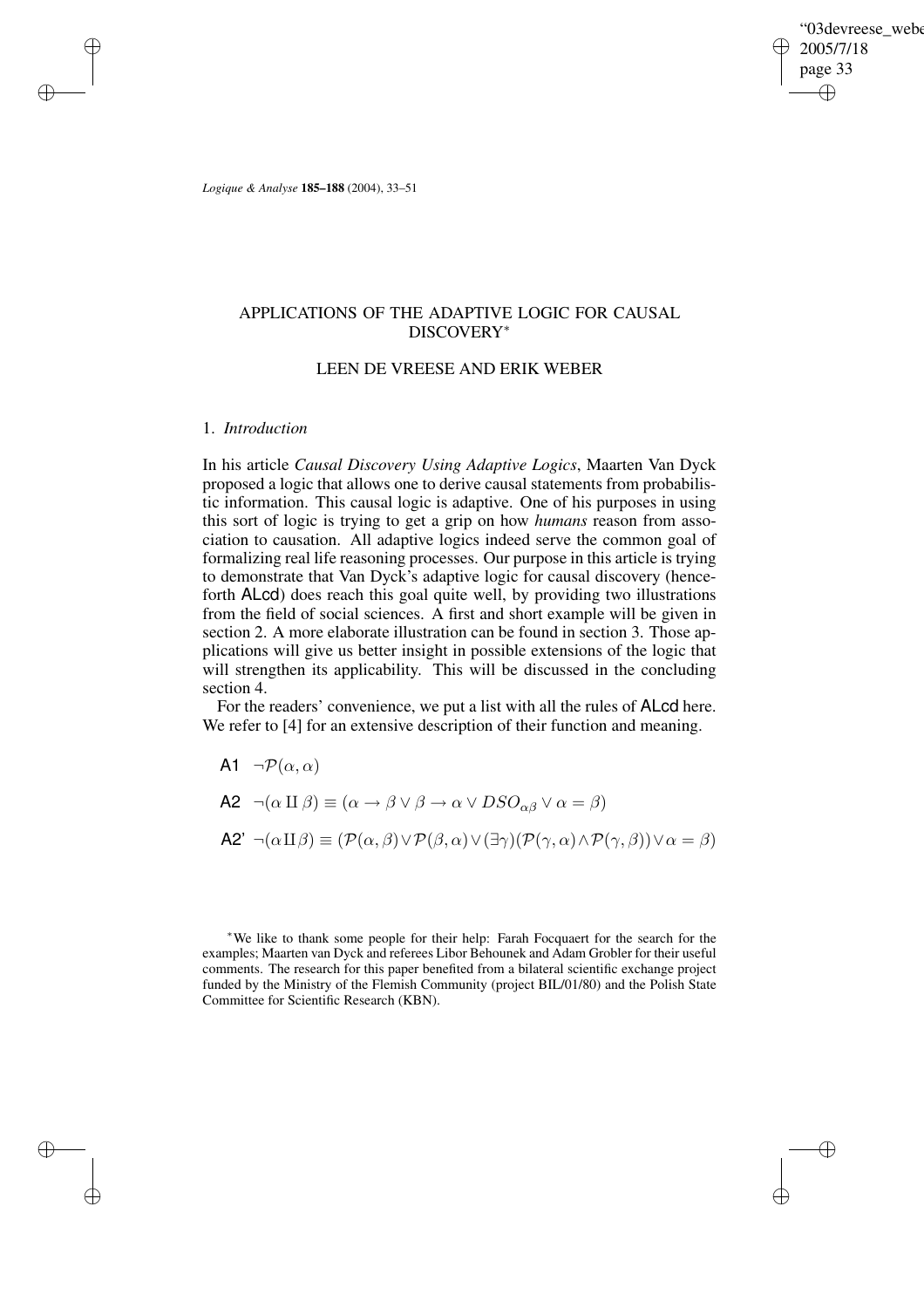✐

34 LEEN DE VREESE AND ERIK WEBER

R1  $DSO_{\alpha\beta}$ ,  $\left[ P(\alpha, \gamma) \wedge P(\gamma, \beta) \right] \vee \left[ P(\beta, \gamma) \wedge P(\gamma, \alpha) \right] \vee \left[ P(\gamma, \alpha) \wedge P(\gamma, \beta) \right]$  $\vee$ (∃δ)[ $\mathcal{P}(\delta,\gamma) \wedge \mathcal{P}(\gamma,\alpha) \wedge \mathcal{P}(\delta,\beta)] \vee (\exists \delta) [\mathcal{P}(\delta,\alpha) \wedge \mathcal{P}(\delta,\gamma)]$  $\land$   $\mathcal{P}(\gamma,\beta)]$  $\gamma\in \Psi(\mathcal{SO}_{\alpha\beta})$ 

R2 
$$
\frac{\gamma \in \Psi(\mathcal{SO}_{\alpha\beta})}{\neg(\alpha \to \gamma \land \beta \to \gamma)}
$$

✐

✐

✐

✐

- R3  $\neg(\alpha \amalg \beta),$  $\gamma \in \Psi(\mathcal{SO}_{\alpha\beta})$  $\overline{[\mathcal{P}(\alpha,\gamma) \land \mathcal{P}(\gamma,\beta)] \lor [\mathcal{P}(\beta,\gamma) \land \mathcal{P}(\gamma,\alpha)] \lor [\mathcal{P}(\gamma,\alpha) \land \mathcal{P}(\gamma,\beta)]}$  $\overline{\nabla(\exists \delta)}[\mathcal{P}(\delta,\gamma) \land \mathcal{P}(\gamma,\alpha) \land \mathcal{P}(\delta,\beta)] \lor (\exists \delta)[\mathcal{P}(\delta,\alpha) \land \mathcal{P}(\delta,\gamma)]$  $\wedge \mathcal{P}(\gamma,\beta)$ ]
- DR1  $\alpha \neq \beta$ ,  $(\alpha \amalg \beta),$  $\alpha \to \gamma \lor \gamma \to \alpha \lor DSO_{\alpha\gamma}$  $\beta \rightarrow \gamma \vee \gamma \rightarrow \beta \vee DSO_{\beta\gamma}$  $\alpha \rightarrow \gamma \vee DSO_{\alpha\gamma}$  $\beta \rightarrow \gamma \vee DSO_{\beta\gamma}$
- DR2  $\alpha \neq \beta$ ,  $DSO_{\alpha\beta}$  $\gamma \notin \Psi(\mathcal{SO}_{\alpha\beta}),$  $\alpha \to \gamma \lor \gamma \to \alpha \lor DSO_{\alpha\gamma}$  $\beta \rightarrow \gamma \vee \gamma \rightarrow \beta \vee DSO_{\beta\gamma}$  $\alpha \rightarrow \gamma \vee DSO_{\alpha\gamma}$  $\beta \rightarrow \gamma \vee DSO_{\beta\alpha}^{\alpha\beta}$ 
	- $\mathsf{Rc} \ \ \underline{\neg(\alpha \amalg \beta)}$  $\alpha \to \beta \lor \beta \to \alpha \lor \alpha = \beta \lor DSO_{\alpha\beta}$

As a rule for the marking of lines we have:

Where  $\Theta$  is the fifth element of line i, line i is marked iff a formula  $\delta$  is unconditionally derived for some  $\delta \in \Theta$ .

# 2. *Boot Camps and Recidivism*

As a first and simple application of ALcd we use the formalization of a hypothetical study presented by Schutt [7]. The hypothetical study investigates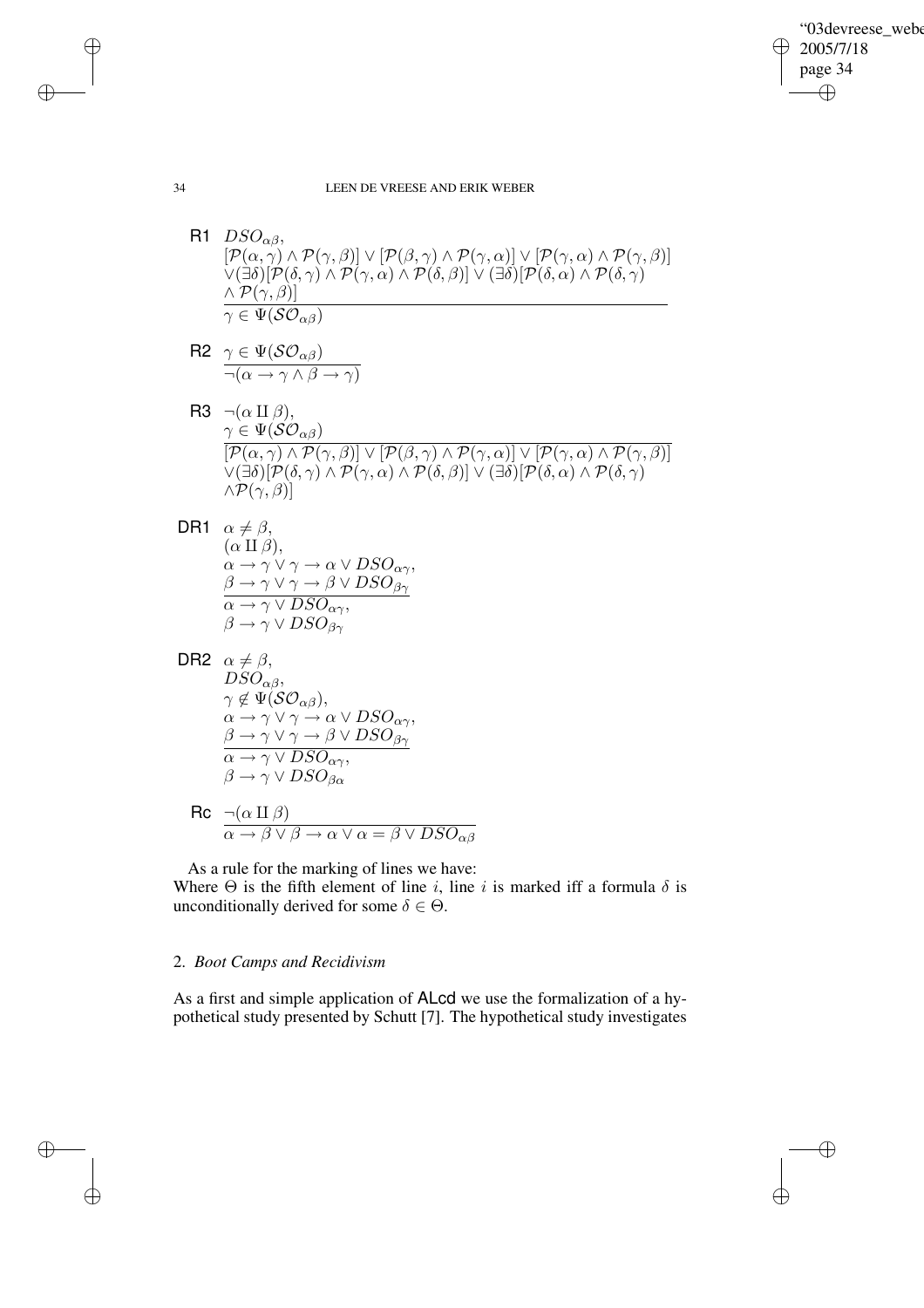✐

the relationship between attending a boot camp (B) during imprisonment and the likelihood of recidivism (R) after release. From the fact that there is an association between boot camps and recidivism, we might infer that there is a causal relation. This can be formalized as follows:

✐

✐

✐

✐

|   | $\neg (B = R)$                                             |     | PREM        |                                  |
|---|------------------------------------------------------------|-----|-------------|----------------------------------|
| 2 | $\neg(B \amalg R)$                                         |     | <b>PREM</b> |                                  |
|   | 3 $(B \rightarrow R) \vee (R \rightarrow B) \vee (B = R)2$ |     | Rc          | $\mathcal{SO}_{B\,R\,\sqrt{11}}$ |
|   | 4 $(B \to R) \lor (R \to B)$                               | 1.3 | CL          | $\mathcal{SO}_{B\,R\,}\sqrt{11}$ |
|   | 5 $\neg(R \rightarrow B)$                                  |     | ВK          |                                  |
| 6 | $B \to R$                                                  | 4.5 | CL.         | $\mathcal{SO}_{B\,R\,\sqrt{11}}$ |

The BK-line introduces some background-knowledge: time order excludes the causal relation in one of the directions. In this particular case line 5 explicates that we reason from the background knowledge that the boot camp comes first, and is possibly followed by recidivism after release.

Nonetheless, when statistically controlling on gender (G), it might turn out that the positive correlation between boot campers and recidivism disappears. The apparent evidence might then be explained by the fact that women are more likely to attend boot camp and are less likely to commit crimes after prison, no matter if they attended boot camp or not. The continuation of the reasoning process with those characteristics can be formalized as follows:

| 7 $\neg(B = G)$             | PREM        |  |
|-----------------------------|-------------|--|
| 8 $\neg(G = R)$             | PREM        |  |
| 9 $\neg(G \amalg B)$        | PREM        |  |
| $10 \quad \neg(G \amalg R)$ | PREM        |  |
| 11 $(B \amalg R   G)$       | <b>PREM</b> |  |
|                             |             |  |

The introduction of a new premise on line 11 obligates us to mark line 3, 4 and 6. On the other hand, the new premises provide opportunities to continue our reasoning process:

| 12 $(G \rightarrow B) \vee (B \rightarrow G) \vee (B = G)9$<br>13 $(G \rightarrow B) \vee (B \rightarrow G)$<br>14 $(G \rightarrow R) \vee (R \rightarrow G) \vee (R = G)$ 10 | 7,12           | Rc<br>CL<br>Rc | $SO_{BG}$<br>$SO_{BG}$<br>$\mathcal{SO}_{RG}$ |
|-------------------------------------------------------------------------------------------------------------------------------------------------------------------------------|----------------|----------------|-----------------------------------------------|
| 15 $(G \rightarrow R) \vee (R \rightarrow G)$                                                                                                                                 | 8.14           | CL             | $\mathcal{SO}_{RG}$                           |
| 16 $\neg(B \rightarrow G)$<br>17 $\neg(R \rightarrow G)$                                                                                                                      |                | ΒK<br>BK       | Ø                                             |
| 18 $G \rightarrow B$<br>$19 \t G \rightarrow R$                                                                                                                               | 13,16<br>15,17 | CL<br>CL.      | $\mathcal{SO}_{B\,G}$<br>$\mathcal{SO}_{RG}$  |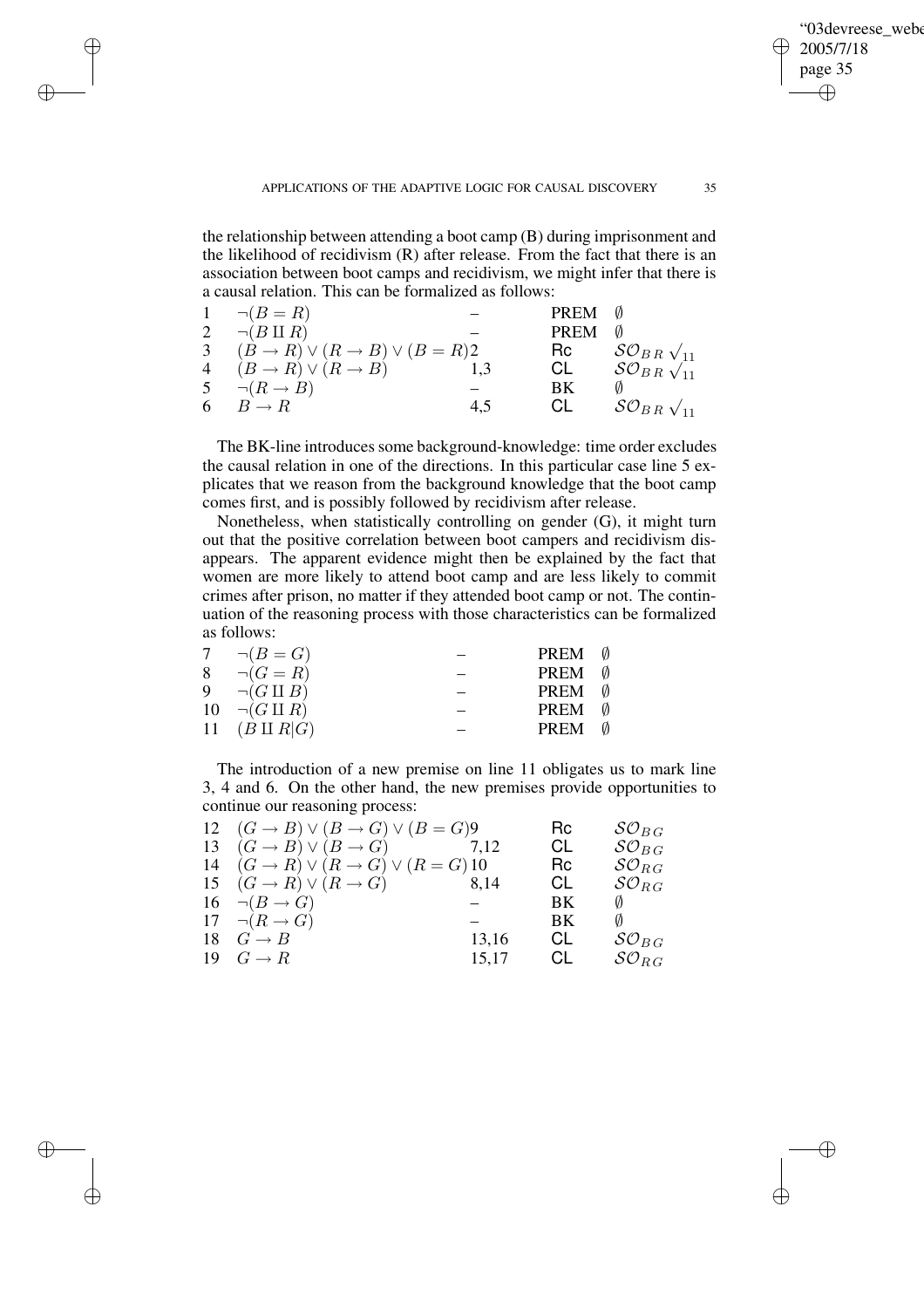## '03devreese\_webe 2005/7/18 page 36 ✐ ✐

✐

✐

#### 36 LEEN DE VREESE AND ERIK WEBER

It is evident we reason from the fact that neither boot camps, nor recidivism will have any effect on gender, in accordance with the time order underlying these variables. This justifies BK-lines number 16 and 17.

## 3. *Parental Separation and Smoking Initiation*

## 3.1. *Introduction*

Let's turn to another example of a real investigation. In the previous section, we have been using ALcd to formalize the reasoning process that leads from the premises to the results. The following example will not only be more elaborate, but one that illustrates meanwhile that the same logic can also clarify the heuristic process of researchers. I.e.: What leads the scientist to the specific questions essential for the good proceeding and appropriate results of the study?

James Kirby (2002) made a study in which he tried to find out whether there is an influence of parental separation on smoking initiation in adolescents. While a lot of research finds a positive association between family disruption and smoking, Kirby wanted to go one step further. He also was searching for the causal pathway of this connection. For the precise outline and results of his study we refer to [5]. What is important here, is that we can formalize the reasoning process and findings of Kirby very well, using ALcd. Formalizing this study will give us an elaborate example of the application of ALcd within the social sciences. In a first phase of the survey, the central question was if there is a relationship between parental separation and the likelihood that an adolescent will start smoking which was not due to (a) common cause(s) of both. In this part of Kirby's reasoning process we will use ALcd as clarifying for the heuristic process followed by Kirby. For this to be possible, we will have to introduce one more conditional rule and one more marking rule.

First, at any stage in the proof, we permit the introduction of a question ?[ $\alpha$ ] on the condition  $(\alpha, \neg \alpha)$ . We will call this rule QRc. This rule will be combined with a marking rule for questions, which states that a line with a question ?[ $\alpha$ ] can be marked, whenever  $\alpha$  or  $\neg \alpha$  has been derived:

QRc At any stage in the proof, one may add to the proof a line consisting of:

(i) the appropriate line number (ii)  $?[\alpha]$  $(iii)$  -

✐

✐

✐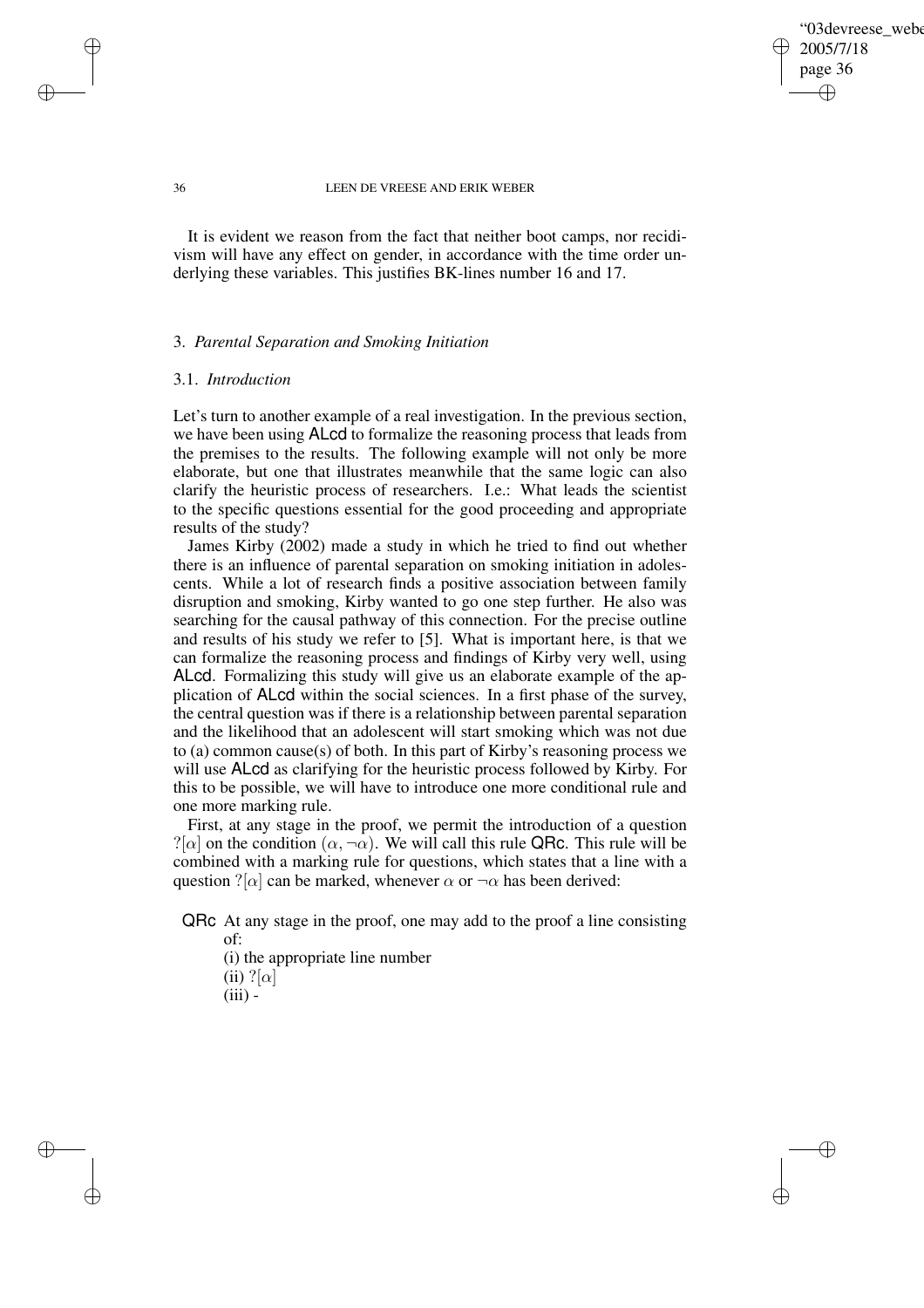(iv) QRc (v)  $(\alpha, \neg \alpha)$ 

✐

✐

✐

✐

*Definition* 1: (Marked Line for Questions) *A line i that has*  $(\alpha, \neg \alpha)$  *as its fifth element is marked at stage s of a proof iff at that stage either*  $\alpha$  *or*  $\neg \alpha$  *is introduced.*

A second phase of the survey concentrates on the possible causal pathways through which parental separation has an influence on smoking initiation. Here, ALcd will not only be used for the characterization of the heuristic process, but also as in the previous example for the characterization of the reasoning from data to results. The two research questions form two parts in the reasoning process which will be analysed separately, respectively in section 3.2 and 3.3.

# 3.2. *Controlling for Common Causes*

The first question in the research of Kirby, namely whether there is a relationship between parental separation and the likelihood that an adolescent will start smoking, was quite easy to answer. The results of the statistical analysis clearly showed an association between parental separation and smoking initiation. This can be formalized as in line 2.

| $1 \quad \neg (PS = SI)$                                             | PREM 0      |                              |
|----------------------------------------------------------------------|-------------|------------------------------|
| 2 $\neg (PS \amalg SI)$                                              | <b>PREM</b> |                              |
| 3 $(PS \rightarrow SI) \vee (SI \rightarrow PS) \vee (PS = SI)$ 2 Rc |             | $\mathcal{SO}_{PSSI}$        |
| 4 $(PS \rightarrow SI) \vee (SI \rightarrow PS)$                     |             | 1.3 CL $\mathcal{SO}_{PSSI}$ |
| 5 $\neg(SI \rightarrow PS)$                                          | <b>BK</b>   |                              |
| 6 $PS \rightarrow SI$                                                | 4.5 CL      | $\mathcal{SO}_{PSSI}$        |
|                                                                      |             |                              |

Some clarifications about the continuation of the proof in line 3 till 6. Line 3 and 4 result from the application of the logical rules. In line 5 some background knowledge has been introduced. We infer this knowledge from the time order implemented in Kirby's study. In the concrete Kirby examines if the experience of the divorce of the parents between time wave 1 and time wave 2 resulted in smoking initiation at time wave 2. This set-up of the study has been taken as a justification for the introduction of the background knowledge as implemented on line 5. The application of classical logic leads then to line 6, which states that there is indeed a causal path from parental separation to smoking initiation.

The next step was to examine if this association persisted after controlling for various confounding variables. In other words: was the association between parental separation and smoking initiation not due to other factors

'03devreese\_webe

2005/7/18 page 37

✐

✐

✐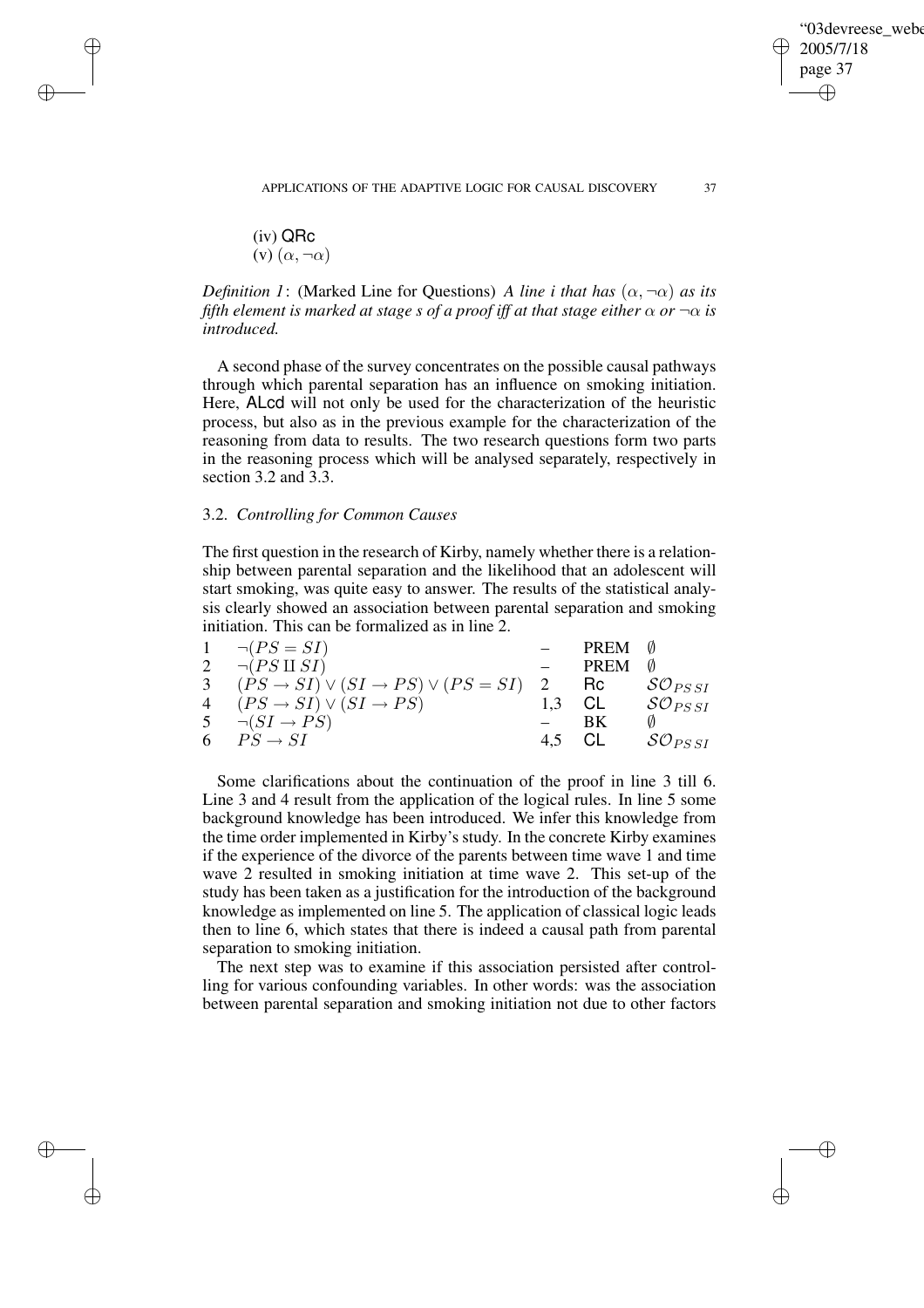'03devreese\_webe 2005/7/18 page 38 ✐ ✐

✐

✐

38 LEEN DE VREESE AND ERIK WEBER

associated with both? Kirby was looking here for possible common causes of both parental separation and smoking initiation, which could make havoc of the results if they were not identified as such beforehand. Or translated into the logical proof: Kirby was searching for reasons to mark line 3, 4 and 6. Previous research offered him some background knowledge about possible confounding variables. We limit ourselves here to those variables which are typical for this study. In other words we skip the control variables that recur in each statistical study, namely age, gender and race.<sup>1</sup> We will use the abbreviation HI for household income, PE for parental education, and SP for smoking status of parents:

*Household income has been found to be negatively associated with the likelihood of divorce, and it is also likely to be associated with smoking initiation in children. Therefore, household income at wave 1 is included as a control variable.* [5, p. 61]

Or in formalized form:

| 7 $PS \neq HI$          | PREM 0 |  |
|-------------------------|--------|--|
| 8 $HI \neq SI$          | PREM 0 |  |
| 9 $\neg (PS \amalg HI)$ | PREM 0 |  |
| 10 $\neg(HI \amalg SI)$ | PREM 0 |  |
|                         |        |  |

Given the consequences of line 2, 9 and 10, as written respectively on line 4, 12 and 14, the possibility arises that household income is a common cause of both parental separation and smoking initiation which possibly screens them off (cf line 19). This would implicate that the possibility of a causal path between parental separation and smoking initiation (cf line 6) disappears when controlling on household income. By consequence, this reasoning leads to the research question on line 20.

| 11 $PS \rightarrow HI \vee HI \rightarrow PS \vee PS = HI9$ |        | Rc                             | $SO_{PSHI}$               |
|-------------------------------------------------------------|--------|--------------------------------|---------------------------|
| 12 $PS \rightarrow HI \vee HI \rightarrow PS$               | 7.11   | CL                             | $\mathcal{SO}_{PS \, HI}$ |
| 13 $HI \rightarrow SI \vee SI \rightarrow HI \vee SI = HI$  | -10    | Rc.                            | $SO_{HISI}$               |
| 14 $SI \rightarrow HI \vee HI \rightarrow SI$               | 8, 13  | CL                             | $SO_{HISI}$               |
| 15 $\neg (PS \rightarrow HI)$                               |        | BK                             | Ø                         |
| 16 $\neg(SI \rightarrow HI)$                                |        | BK                             | Ø                         |
| 17 $HI \rightarrow PS$                                      | 12, 15 | CL                             | $\mathcal{SO}_{PS \, HI}$ |
| 18 $HI \rightarrow SI$                                      | 14, 16 | CL                             | $SO_{HISI}$               |
| 19 $HI \rightarrow SI \wedge HI \rightarrow PS$             | 17,18  | CL                             |                           |
|                                                             |        | $SO_{PS \, HI} \cup SO_{HISI}$ |                           |
| 20 ? $[(PS \amalg SI HI)]$                                  |        | QRc                            |                           |
|                                                             |        |                                |                           |

 $<sup>1</sup>$  For the bibliographical notes concerning these background knowledge, we refer to the</sup> original article of Kirby himself. [5]

✐

✐

✐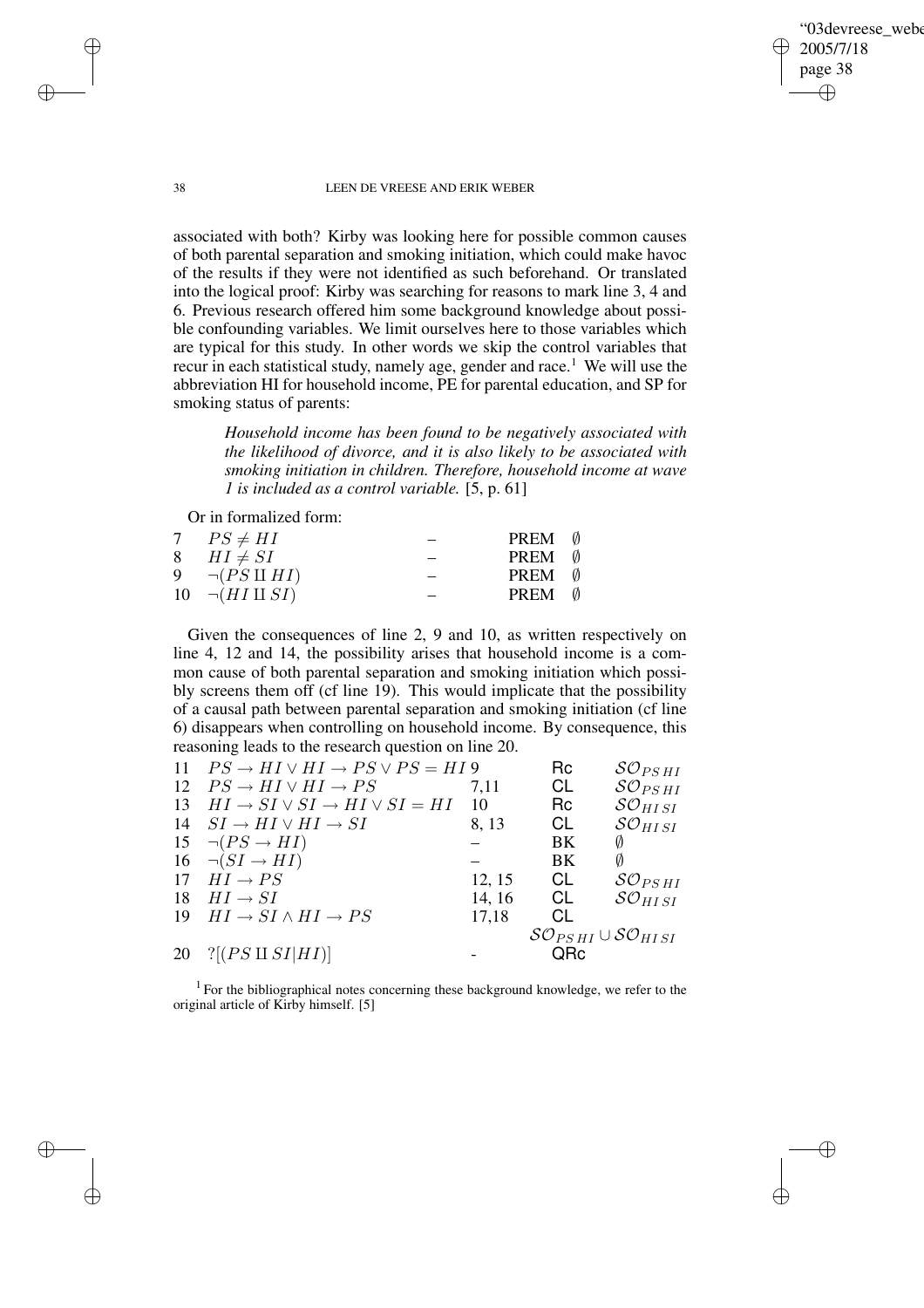APPLICATIONS OF THE ADAPTIVE LOGIC FOR CAUSAL DISCOVERY 39

✐

✐

✐

✐

 $(PS \amalg SI|HI), \neg (PS \amalg SI|HI) \sqrt{}$  $21 \quad \neg (PS \amalg SI | HI)$  - PREM Ø

On which grounds BK-lines 15 and 16 are added? It is clear from the upset of Kirby's study that he included the household income at time wave 1, cases of divorce between time wave 1 and 2 and smoking initiation at time wave 2. This implies that smoking initiation can only be an effect-variable of household income and parental separation, and no cause-variable.

When statistically controlling on household income, Kirby nonetheless didn't find reasons to drop the causal path between parental separation and smoking initiation (cf line 21). An association between parental separation and smoking initiation stays present, even when controlling on household income. Therefore, line 20 can be marked and the marking of line 3, 4 and 6 should not be executed. This implies further the possibility of an indirect effect of household income on smoking initiation (when  $HI \rightarrow PS$  and  $PS \rightarrow SI$ ). By consequence this variable is introduced as a control variable. A second possible confounding variable is the following one:

*Parental education is another variable that could be a source of bias if omitted from my analysis. People with less education are more likely to get divorced than people with more education. Furthermore, children of parents with less education are more likely to smoke than children with more educated parents. If parental education is not included in my analysis, some of the influence that education has on smoking initiation may be attributed to parental separation.* [5, p. 61]

Or formalized:

| 22 $PS \neq PE$          | PREM 0 |  |
|--------------------------|--------|--|
| 23 $PE \neq SI$          | PREM 0 |  |
| 24 $\neg (PS \amalg PE)$ | PREM 0 |  |
| 25 $\neg (PE \amalg SI)$ | PREM 0 |  |
|                          |        |  |

An analogous line of reasoning as with regard to household income has been made with regard to parental education (PE). The consequences of the premises as written on line 4, 27 and 29 result in the possibility that parental education is a common cause of parental separation and smoking initiation. The causal path between those latter two variables (cf line 3, 4 and 6) would then disappear when controlling on parental education. All this leads us to the research question on line 35.

| 26 $PS \rightarrow PE \vee PE \rightarrow PS \vee PS = PE$ 24                          |  | $\mathsf{Rc} \qquad \mathcal{SO}_{PSPE}$ |
|----------------------------------------------------------------------------------------|--|------------------------------------------|
| 27 $PS \to PE \lor PE \to PS$ 22, 26 CL $\mathcal{S} \mathcal{O}_{PSPE}$               |  |                                          |
| 28 $PE \rightarrow SI \vee SI \rightarrow PE \vee PE = SI$ 25 Rc $\mathcal{SO}_{PESI}$ |  |                                          |

'03devreese\_webe

2005/7/18 page 39

✐

✐

✐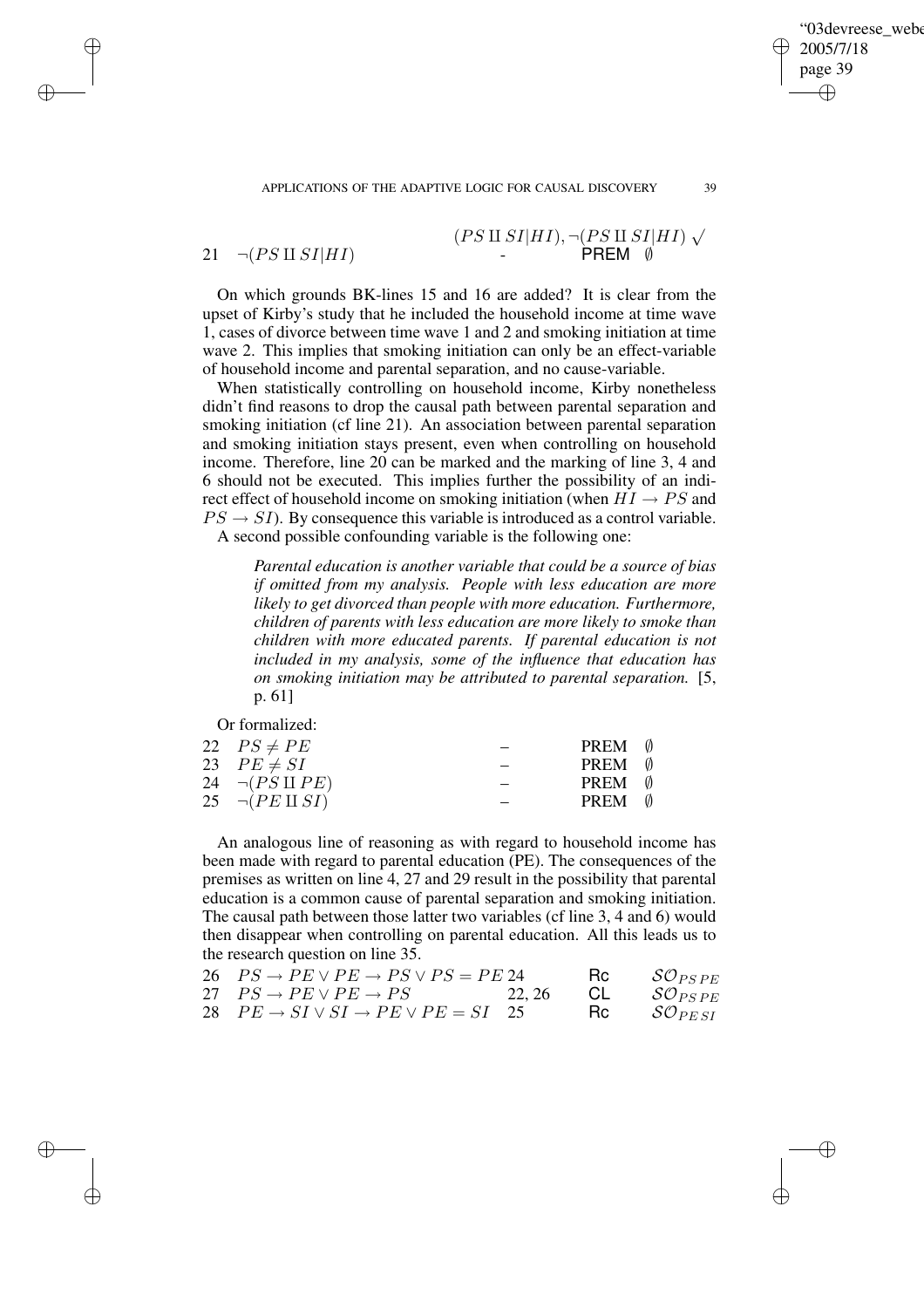✐

#### 40 LEEN DE VREESE AND ERIK WEBER

|    | 29 $PE \rightarrow SI \vee SI \rightarrow PE$  | 23, 28                                               | CL              | $\mathcal{SO}_{PESI}$                                                  |
|----|------------------------------------------------|------------------------------------------------------|-----------------|------------------------------------------------------------------------|
|    | 30 $\neg (PS \rightarrow PE)$                  |                                                      | BK              | Ø                                                                      |
|    | 31 $\neg(SI \rightarrow PE)$                   |                                                      | BK              | Ø                                                                      |
|    | 32 $PE \rightarrow PS$                         | 27, 30                                               | CL              | $\mathcal{SO}_{PSPE}$                                                  |
| 33 | $PE \rightarrow SI$                            | 29, 31                                               | CL              | $\mathcal{SO}_{PESI}$                                                  |
|    | 34 $PE \rightarrow SI \land PE \rightarrow PS$ | 32,33                                                | CL              |                                                                        |
|    |                                                |                                                      |                 | $\mathcal{S} \mathcal{O}_{PSPE} \cup \mathcal{S} \mathcal{O}_{PE\,SI}$ |
|    | 35 $?[(PS \amalg SI PE)]$                      |                                                      | O <sub>Rc</sub> |                                                                        |
|    |                                                | $(PS \amalg SI PE), \neg (PS \amalg SI PE) \sqrt{ }$ |                 |                                                                        |
|    | 36 $\neg (PS \amalg SI   PE)$                  |                                                      | PRFM            |                                                                        |
|    |                                                |                                                      |                 |                                                                        |

Normally, parental education comes first in order of time, before parental separation and smoking initiation of children. This justifies BK-lines 30 and 31.

Again, no reason to accept the proposal of line 35 has been found. By consequence, there's again no motive to cast doubt on the association between parental separation and smoking initiation (cf line 36). Line 35 can be marked, and the marking of line 3, 4 and 6 should not be carried out.

A last possible confounding variable is the smoking status of parents (SP):

*Another potential confounding variable is the smoking status of parents. ..., parents provide models of behavior for their children. If a parent smokes, it is likely that a child will see smoking as more acceptable than if a parent does not smoke. Also, children who live with parents who smoke have easier access to cigarettes than children who live with non-smoking parents. If smoking is also associated with divorce, parameter estimates may be biased.* [5, p. 61]

This information can be formalized as follows:

| 37 $PS \neq SP$          | <b>PREM</b> $\emptyset$ |  |
|--------------------------|-------------------------|--|
| 38 $SP \neq SI$          | <b>PREM</b> $\emptyset$ |  |
| 39 $\neg (PS \amalg SP)$ | PREM (                  |  |
| 40 $\neg (SP \amalg SI)$ | PREM 0                  |  |
|                          |                         |  |

A parallel way of thinking about the role of the smoking status of parents has been leading to a third analogous research question, namely  $?[(PS \Pi$  $SI|SP$ ). And again this proposal has been withdrawn on the basis of the statistical results.

A last possibility was that those three variables would act all together as a screener off between parental separation and smoking initiation. Maybe they are as a triple common cause able to explain the association between parental separation and smoking initiation? This supposition leads to the research question ?[( $PS \amalg SI | (HI \wedge PE \wedge SP)$ ].

✐

✐

✐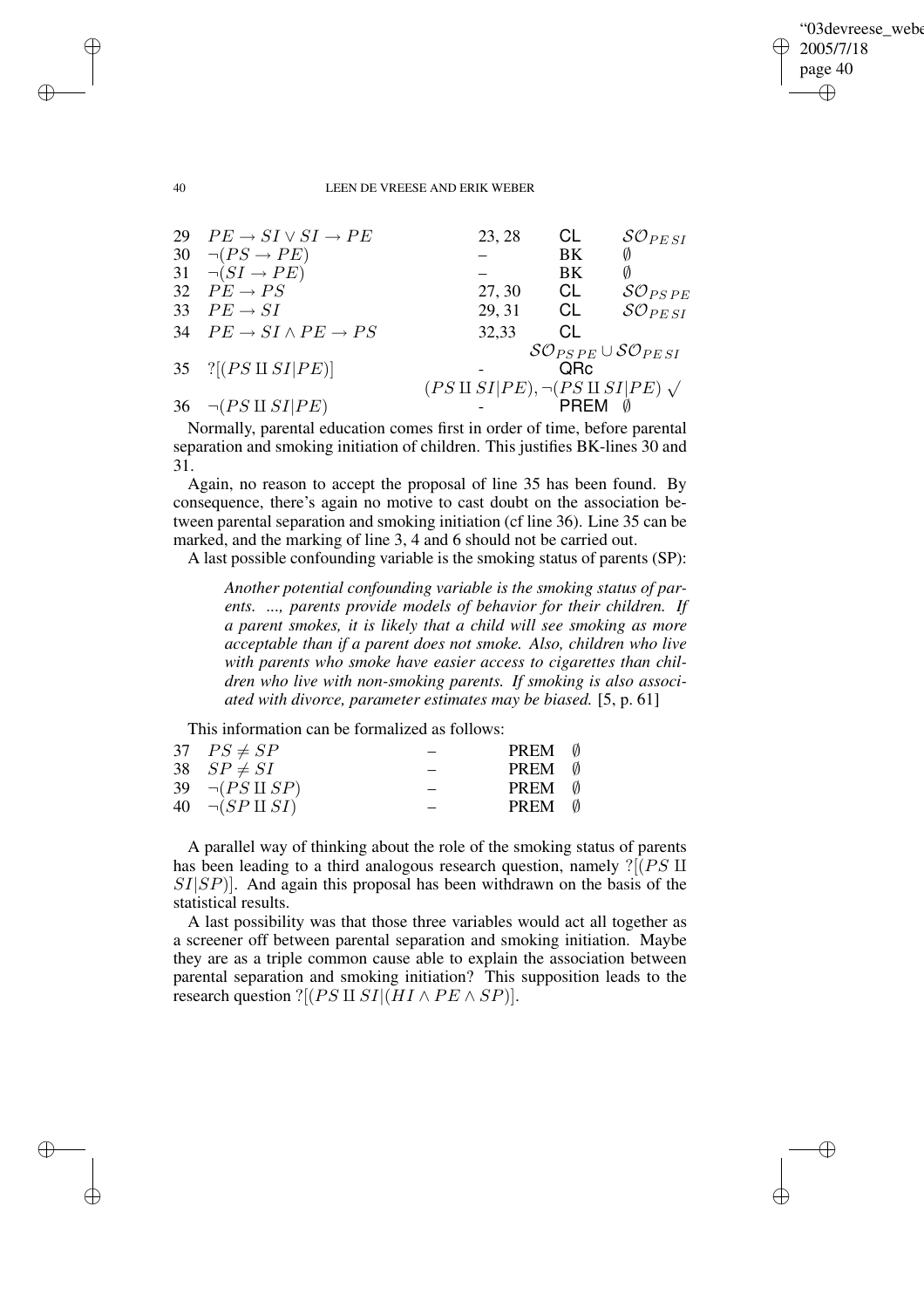✐

The statistical results nevertheless show that the association between parental separation and smoking initiation stays present, even when controlling on the three variables together. Nonetheless, the possible indirect effect of those variables was a reason to integrate all of them as control variables when investigating the causal path between parental separation and smoking initiation.

## 3.3. *Searching for Mediating Variables*

✐

✐

✐

✐

### 3.3.1. *Hypotheses and Research Questions*

Since no common causes that could explain away the association between parental separation and smoking initiation were found, the point of departure for the second phase of the study is still the initial finding (cf section 3.2) that there is a causal path from parental separation to smoking initiation:

| $1 \quad \neg (PS = SI)$                                             | PREM 0 |                       |
|----------------------------------------------------------------------|--------|-----------------------|
| 2 $\neg (PS \amalg SI)$                                              | PREM   |                       |
| 3 $(PS \rightarrow SI) \vee (SI \rightarrow PS) \vee (PS = SI)$ 2 Rc |        | $\mathcal{SO}_{PSSI}$ |
| 4 $(PS \rightarrow SI) \vee (SI \rightarrow PS)$                     |        | 1.3 CL $SO_{PSSI}$    |
| $5 \quad \neg(SI \rightarrow PS)$                                    | BK     |                       |
| 6 $PS \rightarrow SI$                                                | 4,5 CL | $\mathcal{SO}_{PSSI}$ |
|                                                                      |        |                       |

In the further search, Kirby considers 6 possible mediating variables: DP (depressed mood), R (rebelliousness) and SE (self esteem) as the possible mediating variables pertaining to psychological distress; PCC (parent child closeness), PSV (parental supervision) and PI (peer influence) as the possible mediating variables pertaining to socialization.

Why these six variables? Kirby relies on the one hand on the risk factors for smoking initiation as identified by previous research and on the other hand on socialization theory and stress theory. According to socialization theory, the primary reason why children who experience the divorce of their parents are, on average, worse off than other children is that the family types that result from parental separation are less effective in providing a secure and consistent environment for socialization. Stress theory on the other hand, suggests that children are generally better off in two-parent families because children in two-parent families do not experience the conflict and instability resulting from the separation of their parents. Kirby extends the ideas of socialization theory and stress theory to develop hypotheses regarding the possible effect of parental separation on smoking initiation. He considers the six above mentioned risk factors for smoking initiation as potential mediating variables. He starts from two hypotheses. A first hypothesis draws on stress theory: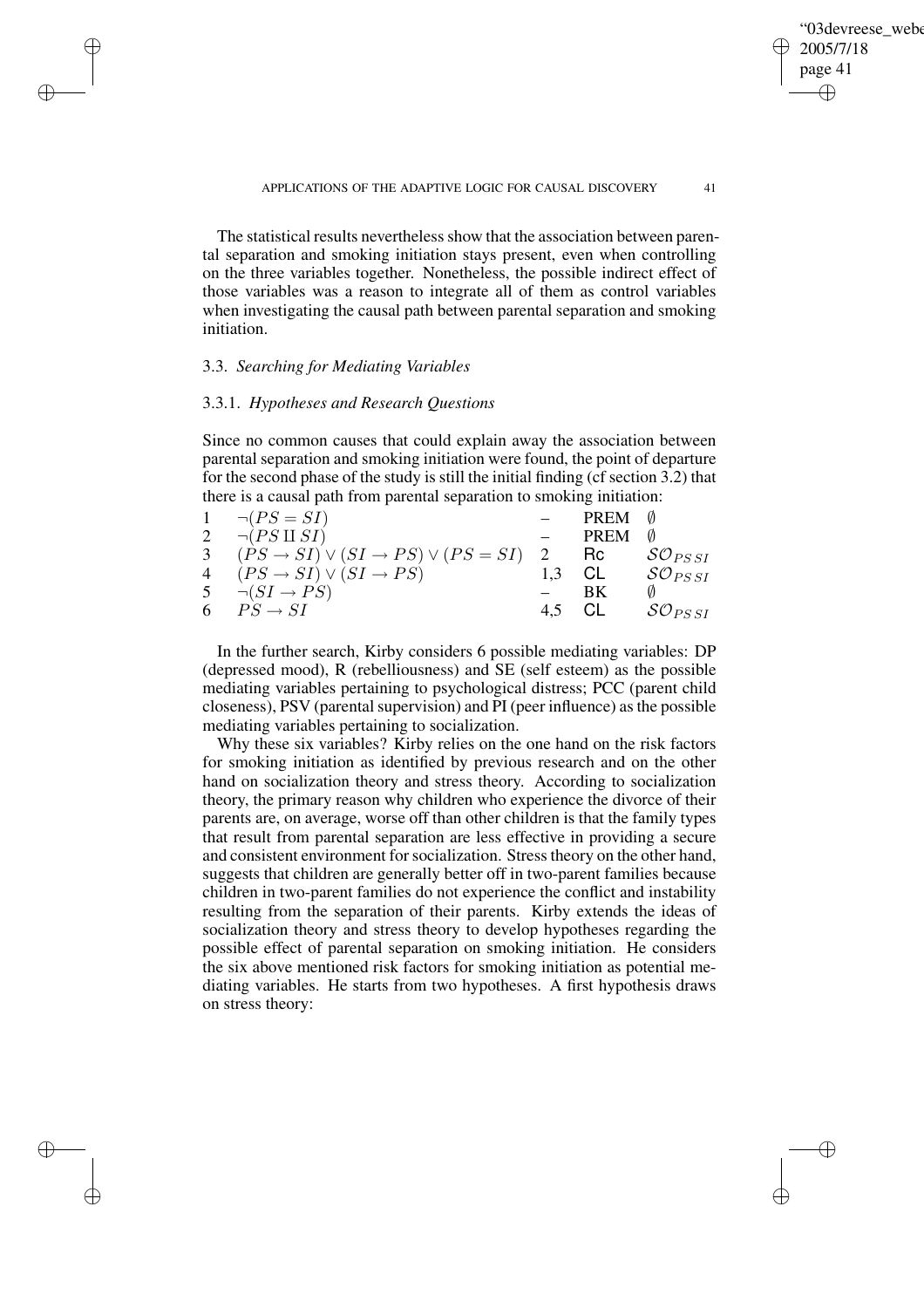✐

#### 42 LEEN DE VREESE AND ERIK WEBER

*Parental separation increases the likelihood that adolescents will start smoking by increasing depressed mood and rebelliousness and decreasing self-esteem.* [5, p. 59]

This hypothesis implies the consideration of the following causal relations:

A ?[ $(PS \rightarrow DM) \land (DM \rightarrow SI)$ ]<br>B ?[ $(PS \rightarrow R) \land (R \rightarrow SI)$ ]

- $B \quad ?[(PS \rightarrow R) \land (R \rightarrow SI)]$ <br>C  $?[(PS \rightarrow SE) \land (SE \rightarrow S)]$
- $?[(PS \rightarrow SE) \wedge (SE \rightarrow SI)]$

Another research question which follows from this is question D, namely if depressed mood screens off the correlation between parental separation and smoking initiation:

 $D$  ?[(PS II SI|DM)]

Only the combination of a positive answer to both questions A and D result in the rejection of a direct causal influence of parental separation on smoking initiation.

An analogous way of reasoning can be made towards rebelliousness and self esteem. As a consequence, parallel research questions can be put forward:

E ?[( $PS \amalg SI|R$ )]<br>F ?[( $PS \amalg SISE$  $?[(PS \, \Pi \, SI | SE)]$ 

A second additional hypothesis considered by Kirby, draws on stress theory:

*Parental separation increases the likelihood that adolescents will start smoking by decreasing closeness to parents, decreasing parental supervision, and increasing adolescents' association with friends who smoke.* [5, p. 59]

In other words, Kirby is pondering the following causal relations:

 $G \quad \{[PS \rightarrow PCC) \land (PCC \rightarrow SI)] \quad \{[PS \rightarrow PCC] \land (PCC \rightarrow SI) \}$  $H \quad ?[(PS \rightarrow PSV) \land (PSV \rightarrow SI)]$ 

 $I \qquad ?[(PS \rightarrow PI) \wedge (PI \rightarrow SI)]$ 

Those questions lead again to the following three questions. The respective combinations of possible positive answers to the previous questions with possible positive answers to the following questions, can assure us about the absence of a direct causal influence of parental separation on smoking initiation:

✐

✐

✐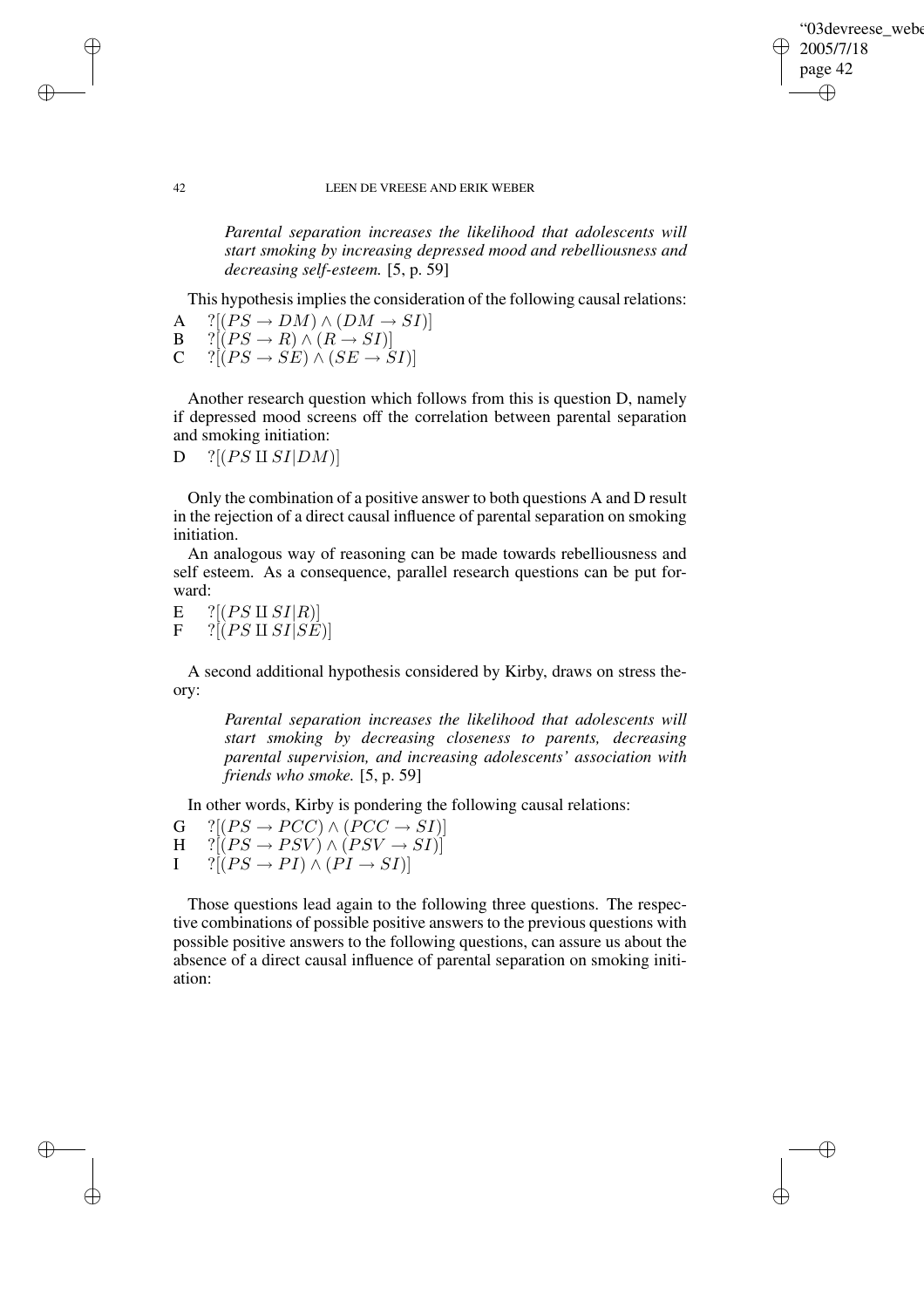J ? $[(PS \amalg SI|PCC)]$ <br>K ? $[(PS \amalg SI|PSV)]$  $K = ?[(PS \amalg SI | PSV)]$ <br>L  $[?[(PS \amalg SI | PIN)]$ 

✐

✐

✐

✐

 $?[(PS \amalg SI | PI)]$ 

Once we know the answers to these questions, and if a screener off between parental separation and smoking initiation has not yet been found, another possibility remains. The variables that proved to be mediating, can act all together as a screener off between parental separation and smoking initiation in adolescents. By consequence, also this possibility will have to be examined.

Before going on, it can be useful to know a little more about the conclusions of the study. Those have been summarized by Kirby as follows.

*Three variables emerge as significant mediators between parental separation and smoking initiation. First, parental separation is associated with an increase in the number of friends adolescents have who smoke, and this in turn increases the likelihood that an adolescent will start smoking. Parental separation also elevates both the level of depressed mood and the level of rebelliousness in adolescents, and these things in turn increase the likelihood of smoking initiation. Though a significant amount of the total effect of parental separation on smoking initiation is explained by the mediating variables in my model, a majority of the effect is direct.* [5, p. 67]

## 3.3.2. *Analysis of Statistical Data*

With the above research questions in the back of his mind, Kirby analysed the statistical data. For matters of space, we will abbreviate the first 28 lines of the sequel of the corresponding proof to  $\neg(X = Y)$ , stating that none of the variables is equivalent to one of the others.

| 7-34 $\neg(X = Y)$                   | PREM        |
|--------------------------------------|-------------|
| 35 $\neg (PS \amalg DM)$             | PREM        |
| 36 $\neg (PS \amalg R)$              | PREM        |
| 37 $\neg (PS \amalg SE)$             | PREM        |
| 38 $\neg(R \amalg SI)$               | <b>PREM</b> |
| 39 $\neg$ ( <i>DM</i> II <i>SI</i> ) | <b>PREM</b> |
| 40 $(SE \amalg SI)$                  | <b>PREM</b> |
|                                      |             |

The finding that

*all three measures of psychological distress are significantly affected by parental separation.* [5, p. 66]

✐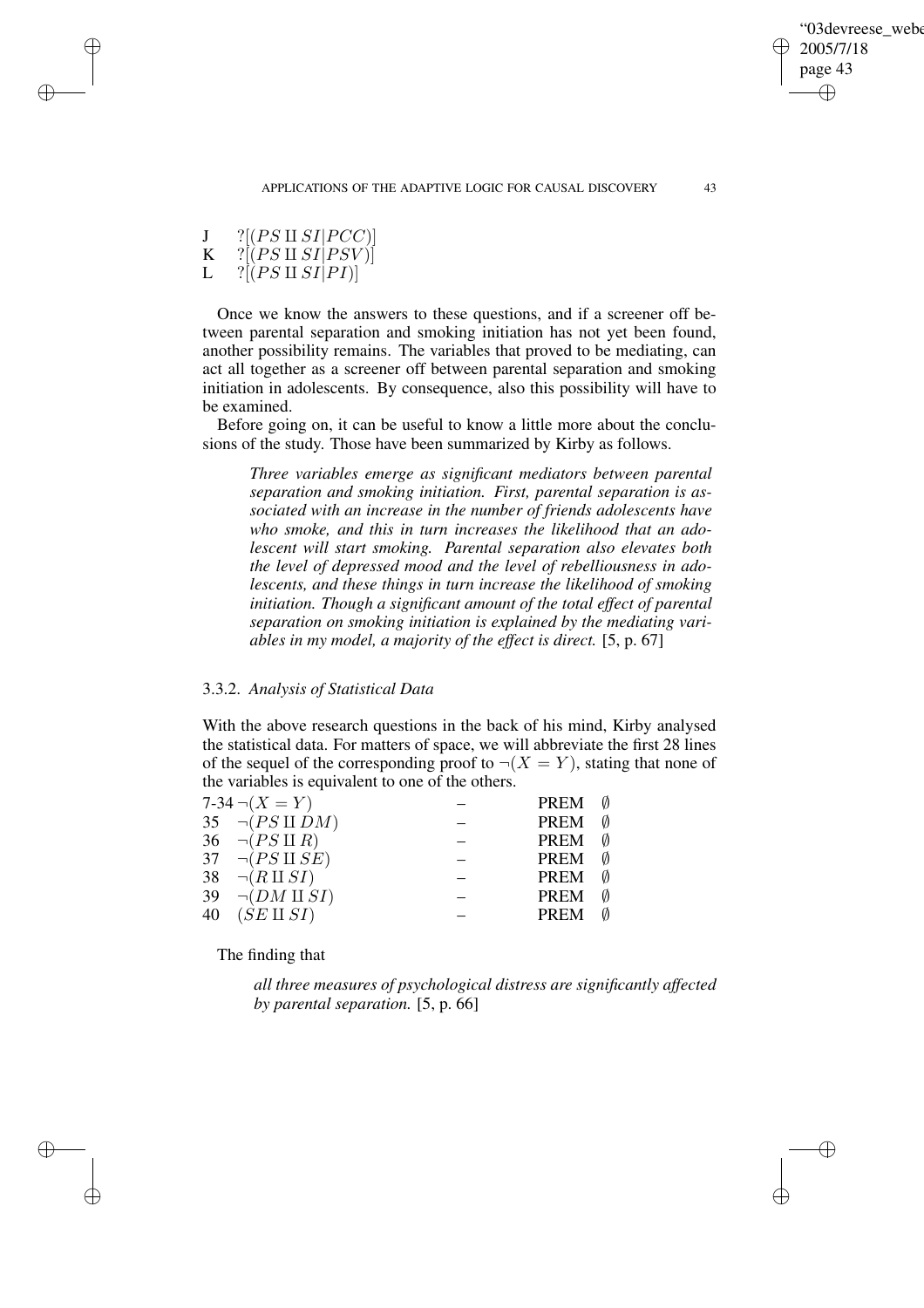## '03devreese\_webe 2005/7/18 page 44 ✐ ✐

✐

✐

#### 44 LEEN DE VREESE AND ERIK WEBER

corresponds with premises 35 to 37, whereas premises 38 to 40 are justified by the experience that

*Not surprisingly, an increase in rebelliousness...is associated with an increase in the likelihood that adolescents will start smoking. Similarly, an increase in depressed mood is associated with an increase in the likelihood that an adolescent will start smoking. Self-esteem however, shows no association with smoking initiation.* [5, p. 66]

The lack of a correlation between self esteem and smoking initiation (cf line 40) points to the impossibility of the derivation of a causal path between divorce and smoking initiation that goes via self esteem. This implies there will anyhow be no way to derive hypothesis C.

Lines 41 till 46 are introduced for the sake of completeness because depressed mood, rebeliousness and self esteem are examined as three manifestations of psychological distress. As such, they are dependent. But conditional on parental separation, those three manifestations seem to manifest themselves in diffusing ways. Above all, with those premises we explicate we are not in search for causal relations among these three measures:

| 41 $(DM \amalg R PS)$               | <b>PREM</b> $\emptyset$ |  |
|-------------------------------------|-------------------------|--|
| 42 $(DM \amalg SE PS)$              | PREM 0                  |  |
| 43 $(R \amalg SE PS)$               | PREM 0                  |  |
| 44 $\neg$ ( <i>DM</i> II <i>R</i> ) | PREM 0                  |  |
| 45 $\neg(DM \amalg SE)$             | PREM 0                  |  |
| 46 $\neg(R \amalg SE)$              | PREM 0                  |  |
|                                     |                         |  |

The premises in accordance with the second hypothesis of Kirby, and thus concerning the possible mediating variables parent-child closeness, parental supervision and peer influence, can be formalized as follows:

| 47 $\neg (PS \amalg PCC)$ | PREM (                  |     |
|---------------------------|-------------------------|-----|
| 48 $\neg (PS \amalg PI)$  | PREM                    | - 0 |
| 49 $(PS \amalg PSV)$      | PREM (                  |     |
| 50 $\neg(PI \amalg SI)$   | <b>PREM</b> $\emptyset$ |     |
| 51 $\neg (PSV \amalg SI)$ | PREM                    | Ø   |
| 52 $(PCC \amalg SI)$      | PREM (                  |     |
|                           |                         |     |

Line 47 till 49 are justified by the following findings:

✐

✐

✐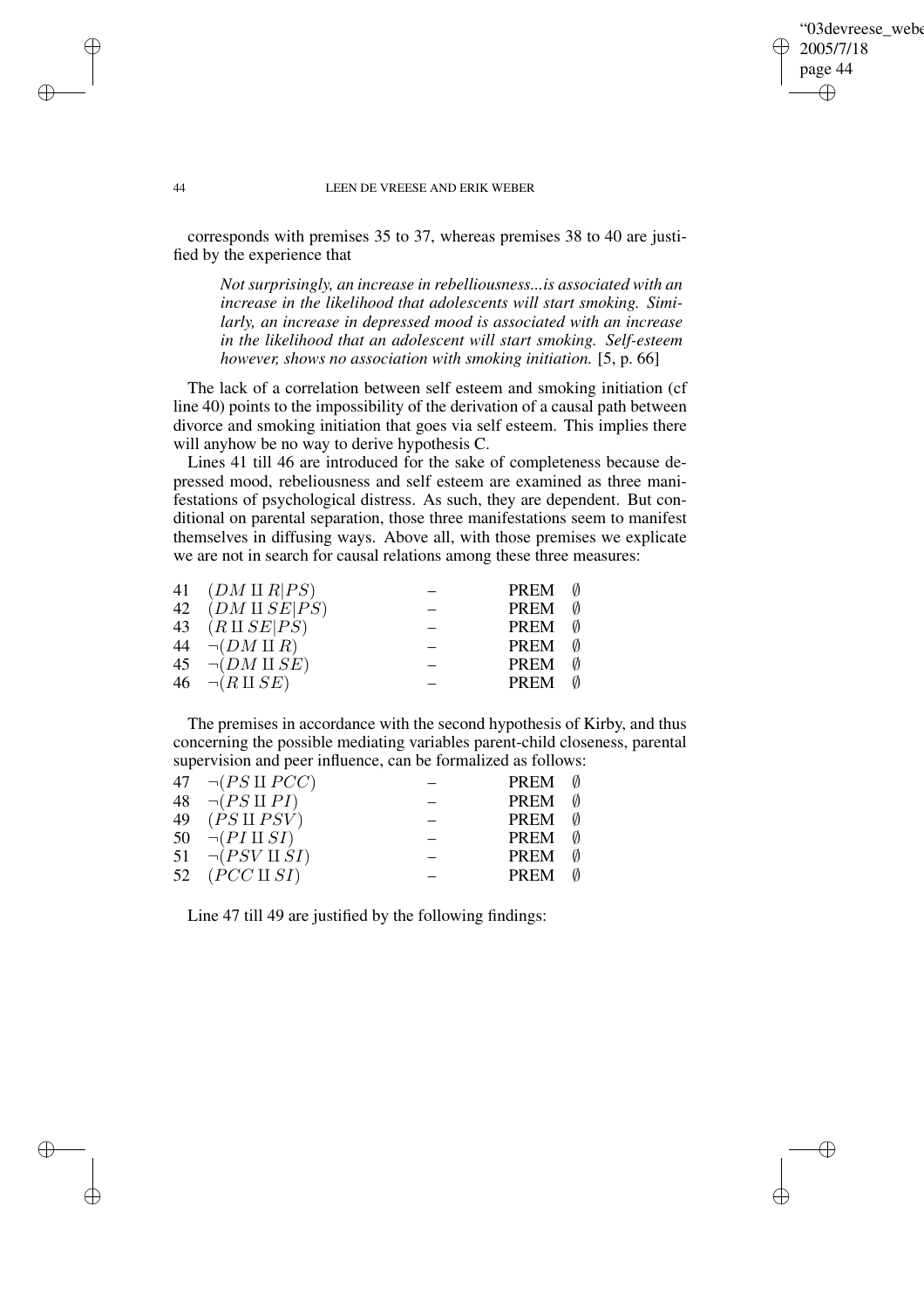APPLICATIONS OF THE ADAPTIVE LOGIC FOR CAUSAL DISCOVERY 45

'03devreese\_webe

2005/7/18 page 45

✐

✐

✐

✐

*Parental separation has a significant direct effect on two of the mediating variables pertaining to socialization. Adolescents who experience the divorce or separation of their parents...report feeling significantly less close to their fathers... Parental separation also seems to influence the number of friends adolescents have who smoke. Adolescents report an increase in the number of friends they have who smoke. Parental separation does not, however, have a significant effect on the extent to which adolescents feel close to their mothers. Furthermore, there is no evidence that parental separation affects the amount of time that an adolescent spends at home without the presence of a mother.* [5, p. 64]

Line 50 till 52 are based on the following facts:

✐

✐

✐

✐

*two of the mediating variables pertaining to socialization are significant predictors of smoking initiation. Increases in the amount of time adolescents spend unsupervised are positively related tot he likelihood that they will start smoking. Also, an increase in the number of friends adolescents have that smoked is strongly and positively related to the smoking initiation. However neither change in motherchild closeness nor change in father-child closeness emerges as a significant predictor of smoking initiation in adolescents.* [5, p. 64]

Because no correlation, and by consequence no causal relation can be found here between on the one side parental separation and parental supervision (cf line 49), and on the other side parent-child closeness and smoking initiation (cf line 52), research questions I and J can be dropped. The only mediating variable pertaining to socialization theory that will stay upright is peer influence.

For the sake of completeness another six premises are introduced because PCC, PSV and PI are three possible measures of the sociological impact, but conditional on parental separation those three variables seem to manifest themselves in diffusing ways. And again, with those premises we explicate we are not in search for causal relations among these three measures.

| 53 $(PCC \amalg PI PS)$    | PREM        |  |
|----------------------------|-------------|--|
| 54 $(PCC \amalg PSV PS)$   | PREM        |  |
| 55 $(PSV \amalg PI PS)$    | PREM        |  |
| 56 $\neg (PCC \amalg PI)$  | PREM        |  |
| 57 $\neg (PCC \amalg PSV)$ | <b>PREM</b> |  |
| 58 $\neg (PSV \amalg PI)$  | PREM        |  |
|                            |             |  |

In accordance with the rules of ALcd, the following derivations can be made according to the three remaining possible mediating variables depressed mood, rebelliousness and peer influence: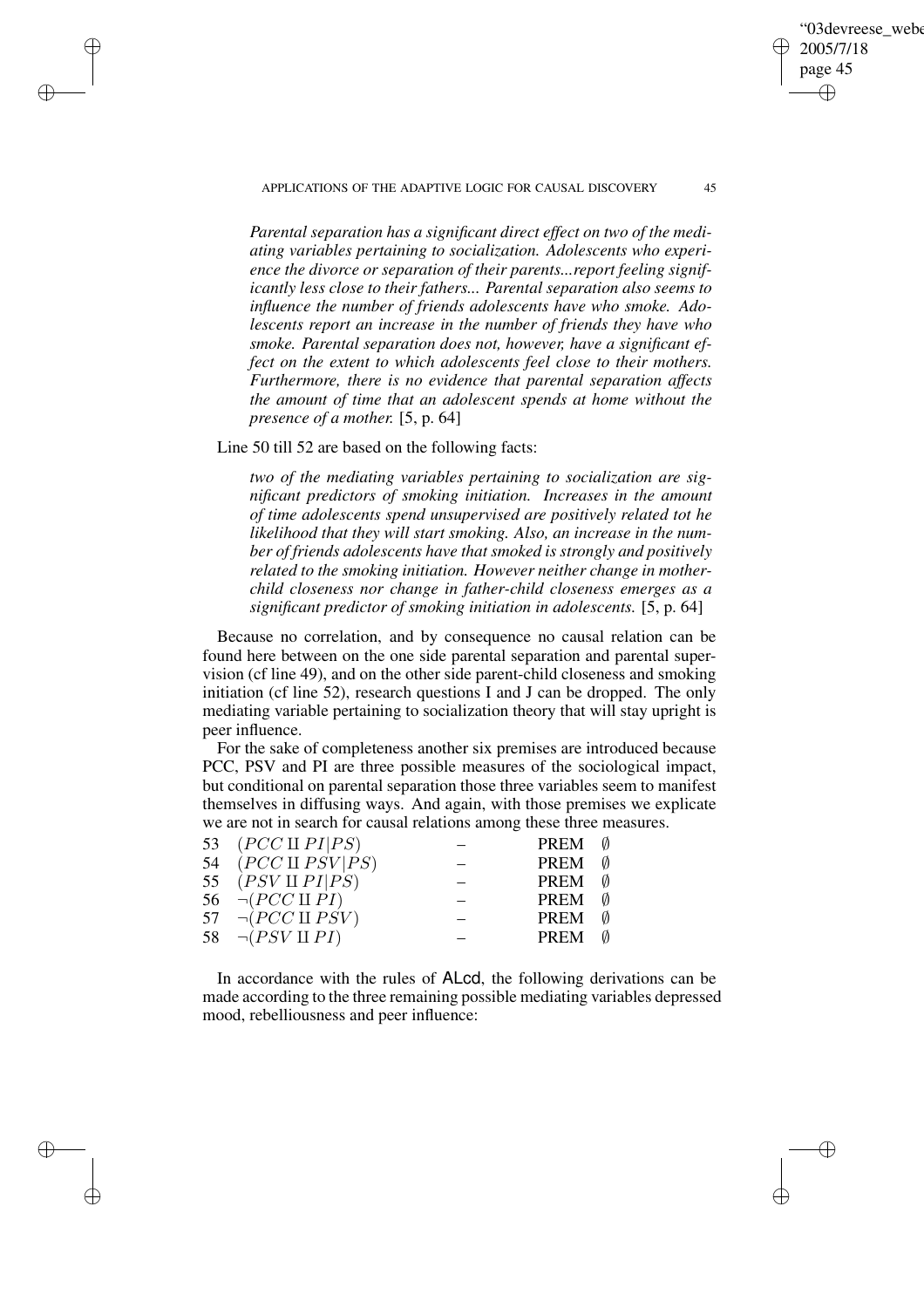✐

### 46 LEEN DE VREESE AND ERIK WEBER

✐

✐

✐

✐

|    | 59 $(PS \rightarrow DM) \vee (DM \rightarrow PS)$                |       |   |                                  |
|----|------------------------------------------------------------------|-------|---|----------------------------------|
|    | $\vee (PS = DM)$                                                 |       |   | 35 Rc $\mathcal{SO}_{PSDM}$      |
|    | 60 $(PS \rightarrow DM) \vee (DM \rightarrow PS)$                |       |   | 7-34,59 CL $\mathcal{SO}_{PSDM}$ |
|    | 61 $\neg$ ( <i>DM</i> $\rightarrow$ <i>PS</i> )                  | BK.   | Ø |                                  |
|    | 62 $PS \rightarrow DM$                                           |       |   | 60,61 CL $\mathcal{SO}_{PSDM}$   |
|    | 63 $(PS \rightarrow R) \vee (R \rightarrow PS) \vee (PS = R)$    |       |   | 36 Rc $\mathcal{SO}_{PSR}$       |
|    | 64 $(PS \rightarrow R) \vee (R \rightarrow PS)$                  |       |   | 7-34,63 CL $\mathcal{SO}_{PSR}$  |
|    | 65 $\neg(R \rightarrow PS)$                                      | BK    | Ø |                                  |
|    | 66 $PS \rightarrow R$                                            |       |   | 64,65 CL $\mathcal{SO}_{PSR}$    |
|    | 67 $(PS \rightarrow PI) \vee (PI \rightarrow PS) \vee (PS = PI)$ |       |   | 48 Rc $\mathcal{SO}_{PSPI}$      |
|    | 68 $PS \rightarrow PI \vee PI \rightarrow PS$                    |       |   | 7-34,67 CL $\mathcal{SO}_{PSPI}$ |
|    | 69 $\neg (PI \rightarrow PS)$                                    | BK.   | Ø |                                  |
| 70 | $PS \rightarrow PI$                                              | 68,69 |   | CL $\mathcal{SO}_{PSPI}$         |

In line 61, 65, and 69 some background knowledge has been introduced that is presupposed in this study to make further derivations. In this case, we were looking for causal pathways between parental separation and smoking initiation. By consequence, parental separation can only be a cause of other variables here, and not an effect variable itself. That is what justifies those lines.

At this point, the proposed causal paths between parental separation and possible mediating variables are analysed. The following things concerning the paths from those variables to smoking initiation can be derived:<br>  $75 (B \times SI) \times (SI \times B) \times (B = SI)$ 

|    | 75 $(R \rightarrow SI) \vee (SI \rightarrow R) \vee (R = SI)$                         | 38            | Rc<br>$\mathcal{SO}_{RSI}$                                         |
|----|---------------------------------------------------------------------------------------|---------------|--------------------------------------------------------------------|
|    | 76 $(R \rightarrow SI) \vee (SI \rightarrow R)$                                       | 7-34,75       | СL<br>$\mathcal{SO}_{RSI}$                                         |
|    | 77 $(DM \rightarrow SI) \vee (SI \rightarrow DM)$<br>$\vee$ ( <i>DM</i> = <i>SI</i> ) | 39            | Rc                                                                 |
|    | 78 $(DM \rightarrow SI) \vee (SI \rightarrow DM)$                                     | 7-34,77       | $\mathcal{SO}_{DM\,SI}$<br>СL<br>$\mathcal{SO}_{DM\,SI}$           |
| 79 | $R \rightarrow SI$                                                                    | 7-34,41,76,78 | DR <sub>2</sub>                                                    |
| 80 | $DM \rightarrow SI$                                                                   | 7-34,41,76,78 | $\mathcal{SO}_{RSI}$<br>DR <sub>2</sub><br>$\mathcal{SO}_{DM\,SI}$ |
| 81 | $(PI \rightarrow SI) \vee (SI \rightarrow PI) \vee (PI = SI)$ 50                      |               | Rc                                                                 |
|    | 82 $(PI \rightarrow SI) \vee (SI \rightarrow PI)$                                     | 7-34,79       | $\mathcal{SO}_{PI\,SI}$<br>CL<br>$\mathcal{SO}_{PI\,SI}$           |
|    |                                                                                       |               |                                                                    |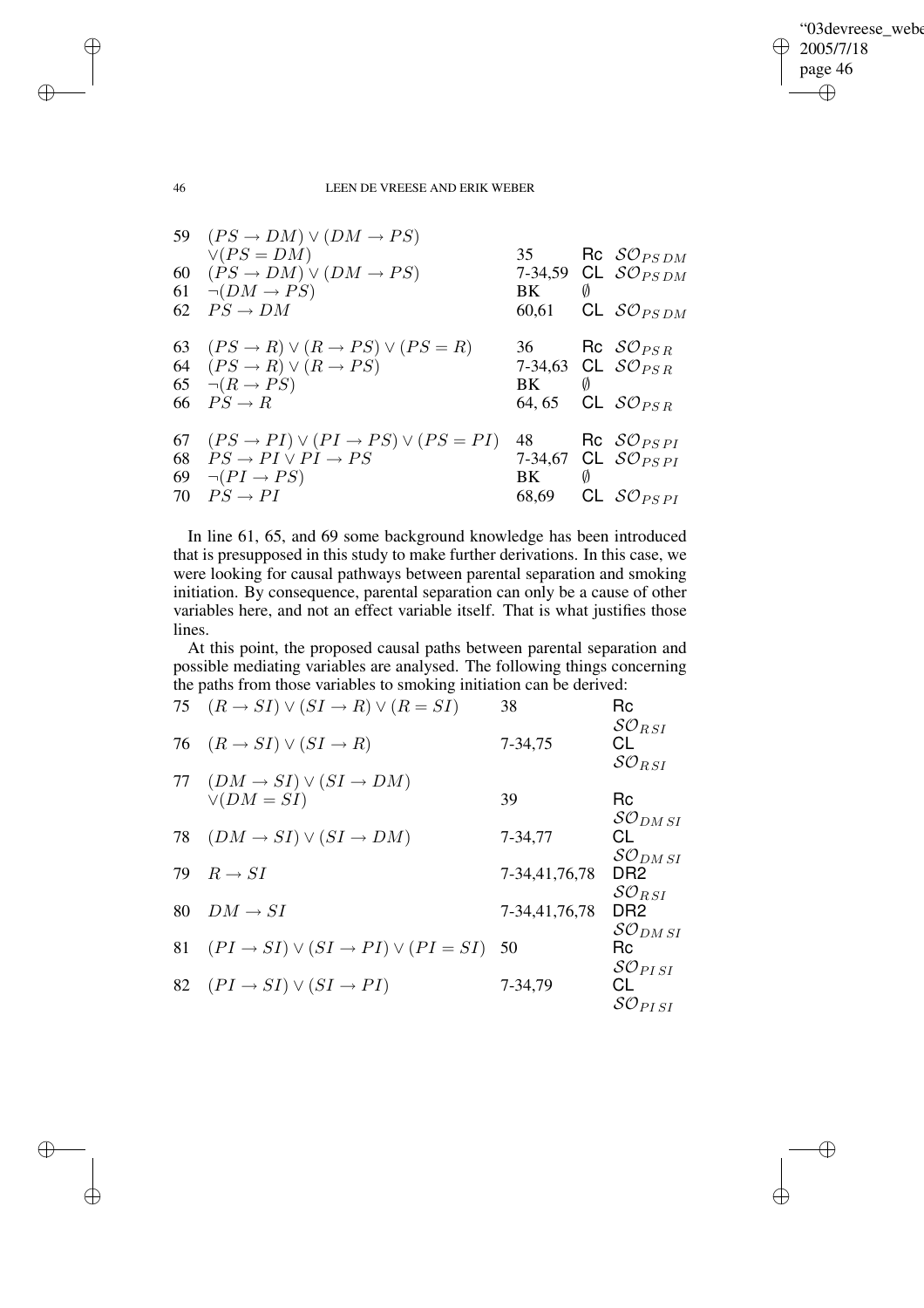✐

✐

✐

✐

✐

| 83 | $(PSV \rightarrow SI) \vee (SI \rightarrow PSV)$<br>$\vee (PSV = SI)$ | 51         | Rc.                                                        |
|----|-----------------------------------------------------------------------|------------|------------------------------------------------------------|
| 84 | $(PSV \rightarrow SI) \vee (SI \rightarrow PSV)$                      | 7-34.83    | $\mathcal{SO}_{PSV\,SI}$<br>CL.                            |
|    | 85 $PI \rightarrow SI$                                                | 1,55,82,84 | $\mathcal{SO}_{PSV\,SI}$<br>DR2<br>$\mathcal{SO}_{PI\,SI}$ |
|    | 86 $PSV \rightarrow SI$                                               | 1,55,82,84 | DR2<br>$\mathcal{SO}_{PSV\,SI}$                            |

It is clear that we need the causal path between parental supervision and smoking initiation only to derive the path between peer influence and smoking initiation. It is of no further use, because no correlation between parental separation and parental supervision has been found.

Looking back to the research questions, we can see that research questions A, B and I can be affirmed by the conjunction of respectively line 62 and 80, line 66 and 79, and line 70 and 85:

| 87 $(PS \to DM) \wedge (DM \to SI)$ 62,80 CL $\mathcal{SO}_{PS\,DM} \cup \mathcal{SO}_{DM\,SI}$ |  |                                                         |
|-------------------------------------------------------------------------------------------------|--|---------------------------------------------------------|
| 88 $(PS \to R) \wedge (R \to SI)$ 66,79 CL $\mathcal{SO}_{PSR} \cup \mathcal{SO}_{RSI}$         |  |                                                         |
| 89 $(PS \rightarrow PI) \wedge (PI \rightarrow SI)$                                             |  | 70,85 CL $\mathcal{SO}_{PSPI} \cup \mathcal{SO}_{PISI}$ |

Furthermore, nowhere in the data is there any evidence that one or another variable or a combination thereof explains away the correlation between parental divorce and smoking initiation. By consequence, although part of the influence of parental separation on smoking initiation is mediated by depressed mood, rebelliousness and peer influence, part of the influence remains direct (cf line 6). All this gives us the full picture, in accordance with the conclusions of Kirby as cited above.

### 4. *Concluding Remarks and the Incorporation of Mechanisms*

We succeeded in demonstrating the applicability of the logic ALcd to the formalization of the research process of Kirby. We are convinced of the relevance of his study as an example of the way a lot of researchers go on in their work. This study is surely not an isolated case. A lot of other research in the field of (social) science will be able to be formalized in an analogous way. By consequence, we are convinced we succeeded in affirming the usefulness of this logic in formalizing the way in which humans think from association to causation, in accordance with our presuppositions.

Nonetheless, we like to make some comments to our work. First, it would be much more elegant to specify the rule QRc. As we proposed it now, we are able to introduce a question at any moment in the proof. Implicitly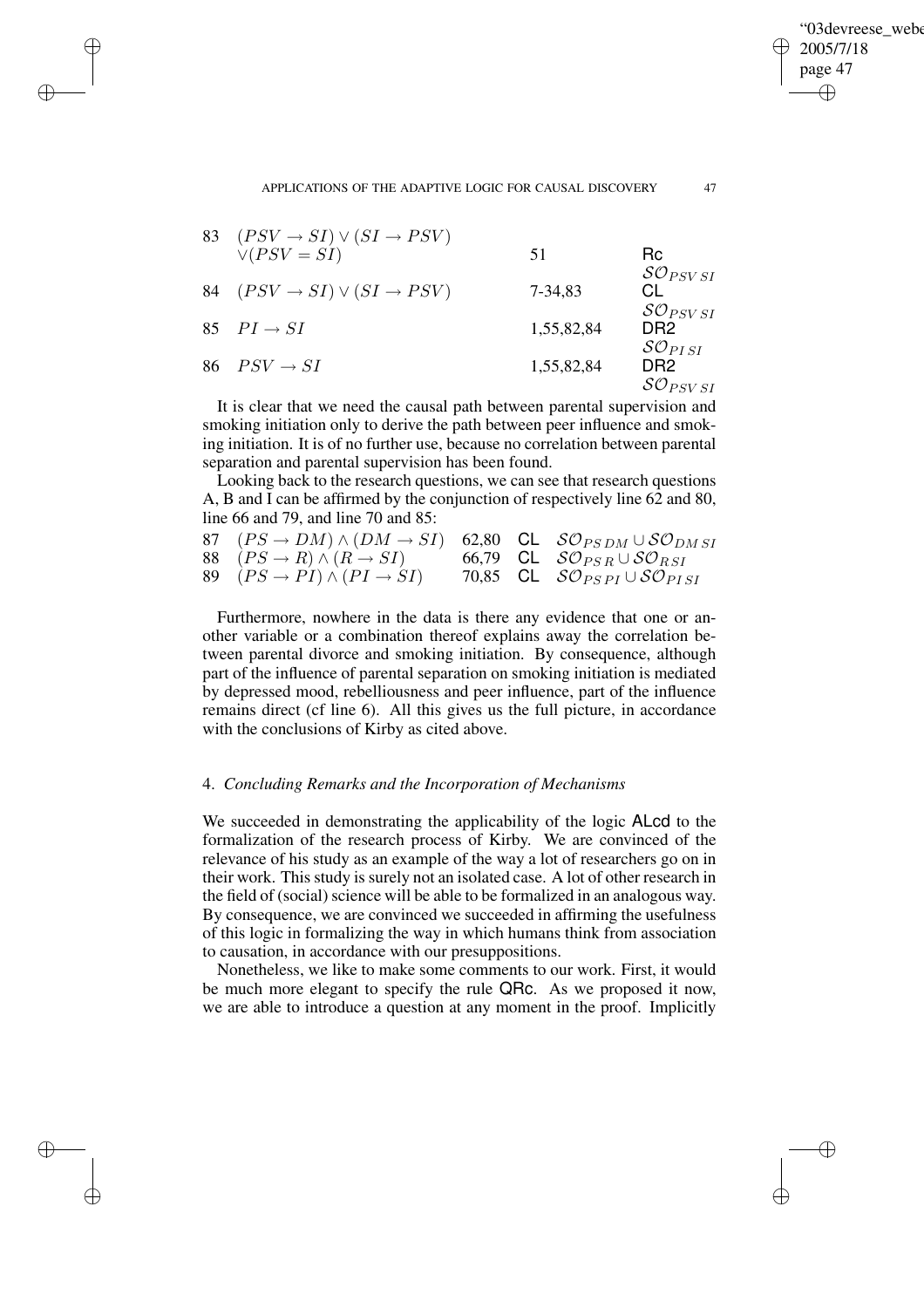✐

#### 48 LEEN DE VREESE AND ERIK WEBER

however, we already derived the questions at some specific moments, given the presence of some significant lines. We can convey this implicitly used rules as follows  $2$ :

QRC1 
$$
\alpha \rightarrow \beta
$$
,  
\n $\gamma \rightarrow \alpha$ ,  
\n $\frac{\gamma \rightarrow \beta}{?[(\alpha \amalg \beta | \gamma)]}$   
\nQRC2  $\alpha \rightarrow \gamma$ ,  
\n $\gamma \rightarrow \beta$ ,  
\n $\alpha \rightarrow \beta$ 

 $?[(\alpha \amalg \beta | \gamma)]$ 

The answer to the question derived by QRc1, makes it possible to distinguish between the two possible situations of figure 1 and 2.



Figure 1. Possibility 1 in case of QRc1.

Knowing the answer to the question derived by QRc2, we can decide between the situations of figure 3 and 4 :

We could also formulate similar rules for combinations of variables as possible screeners off. It is clear they will be analogous, we will not write them out here. Another option for the formalization of the heuristic process would be to develop goal directed proofs for the logic ALcd, analogous to the proofs for ACluN1 as developed in [2].

However, not all surveys will be so easy to transform in an ALcd-reasoning process. An important reason for this is the use of mechanisms in scientific explanations. For this, it would be worth making some adaptations to this causal discovery logic such that it is able to take the role of mechanisms into

<sup>2</sup> The idea for the introduction of this kind of rules has been derived from the adaptive logic for question evocation from [6].

✐

✐

✐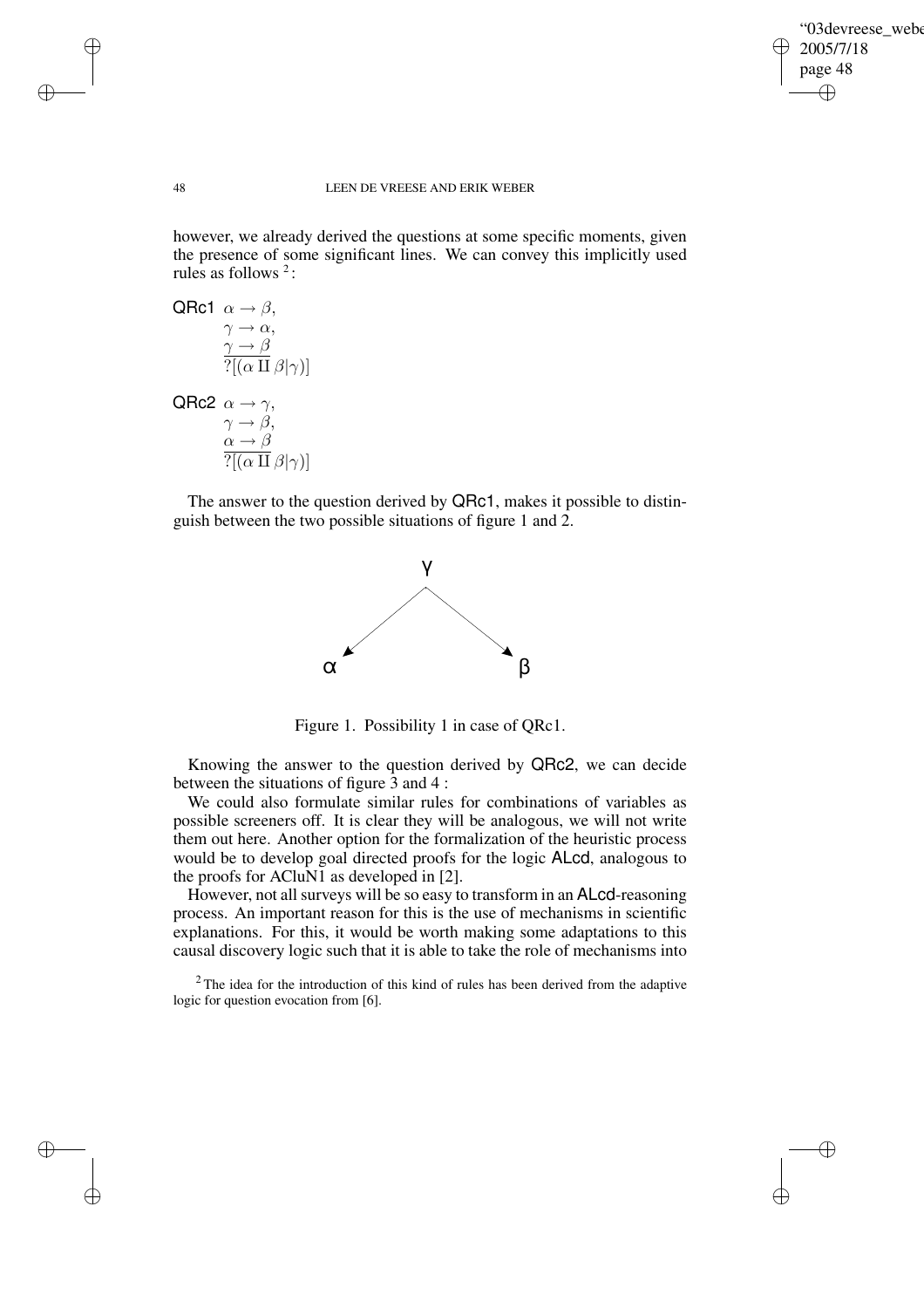✐



✐

✐

✐

✐

Figure 2. Possibility 2 in case of QRc1.



Figure 3. Possibility 1 in case of QRc2.



Figure 4. Possibility 2 in case of QRc2.

account. Extending ALcd with some rules that make it possible to incorporate mechanisms, would supply us with a stronger instrument when dealing with social science. By using the word 'mechanisms' we intend here to refer to those intervening processes between a cause and an effect which can't be captured in correlational terms. In other words, we are not talking about intervening variables that just screen off a cause and effect as within the ALcd-reasoning context. We talk about some non-empirical evidence that explains the connection between the cause and the effect. As has been put forward by Schutt: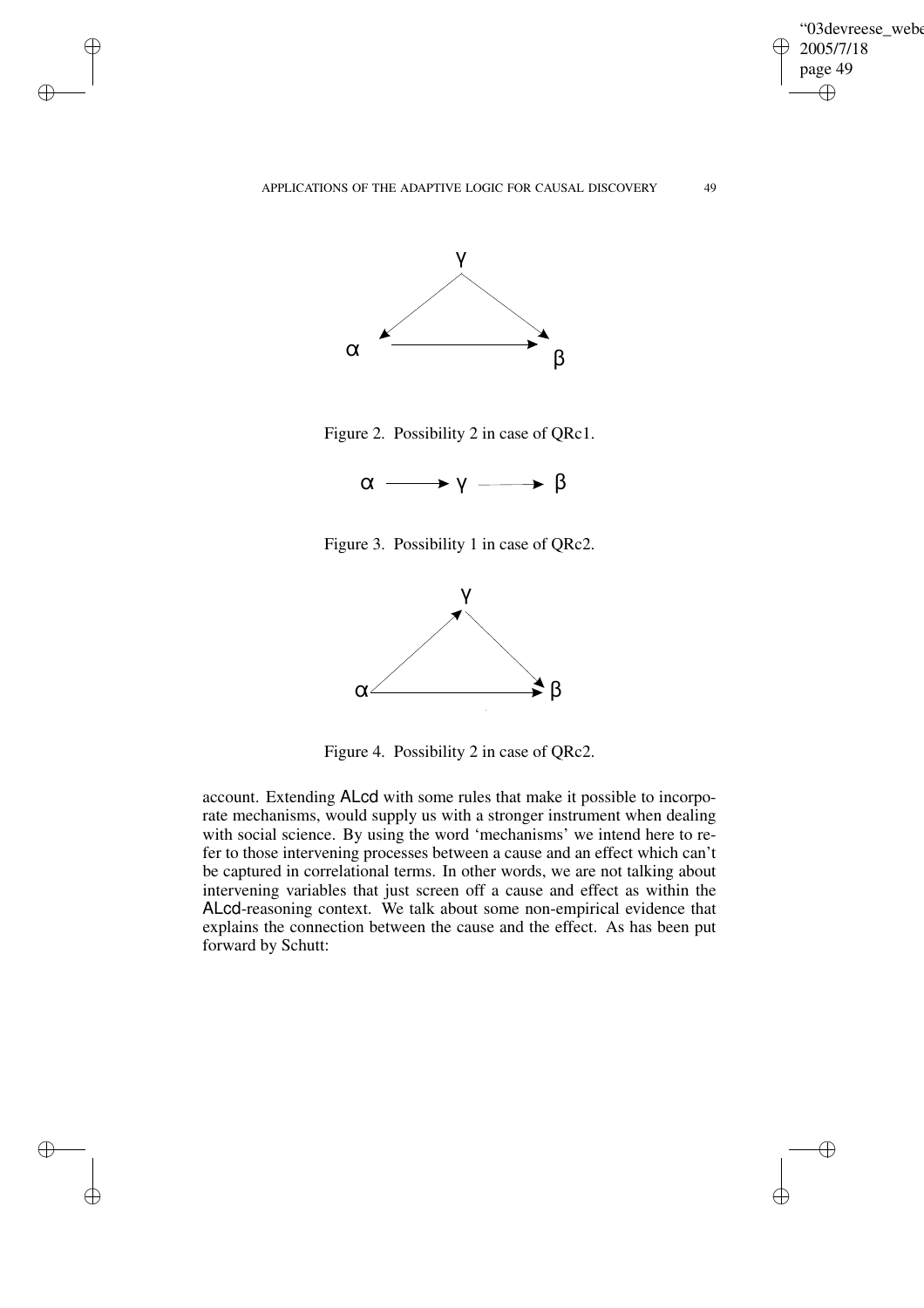## 03devreese webe 2005/7/18 page 50 ✐ ✐

✐

✐

#### 50 LEEN DE VREESE AND ERIK WEBER

*Confidence in a conclusion that there is a causal connection between two variables will be strengthened if a mechanism — some discernible means of creating a connection — can be identified. Such mechanisms ... help us to understand how variation in the independent variable(s) results in variation in the dependent variable.* [7, p. 121]

This quote already points to a first way in which mechanisms are helpful. When we are convinced of having found a mechanism that is evidence for the causal connection between two variables, our belief in this causal connection will be strengthened. This means in practice there will be no reasons left for a further search for possible screeners-off. In the concrete, finding a mechanism gives reasons to remove the fifth element of the line in the proof, namely the condition  $SO_{\alpha,\beta}$ . For example, Christiaens [3] found a correlation between the use of medicines in case of ADHD, and the child experiencing ADHD as a problem. At first sight, we would expect the reverse. The use of medicines should cause to lessen the experience of ADHD as a problem. Nonetheless, Christiaens also found a mechanism clarifying the correlation, namely the self-categorization theory. As long as the children are not forced to recognize they are different from others (and this is exactly what *does* happen when they are obliged to use a medicine to change their behaviour), the children with ADHD don't experience themselves as different from other children, and by consequence do not see themselves as "problematic" children. When they nonetheless take medicines, they know they need to use it because of "their problem". The medicine will then become a justification of their conduct. As this theory is for Christiaens convincing evidence for the causal relation between medicalizing ADHD and experiencing it as a problem, she will not search for further screeners-off between those two factors.

Another way in which we can incorporate the information of mechanisms is in identifying spurious or coincidental correlations. When a causal connection between two variables is supposed, but no plausible mechanism at all can be found that elucidates this connection, we need to revise the supposition of a direct relation and search for mediating variables, common causes, or some other means in which the variables influence indirectly each other. This means we can add a rule which states that a line that proposes a causal connection, for which there can nevertheless not a single clarifying mechanism be found, has to be marked. In that case, only further information about correlations and screeners off can help us out. For example, when we find a possible causal connection between an increase in churches and an increase in prostitution, people would have difficulty believing in a causal relation between those factors. They will automatically search for more information that can clarify this correlation. In our proof, the line that states

✐

✐

✐